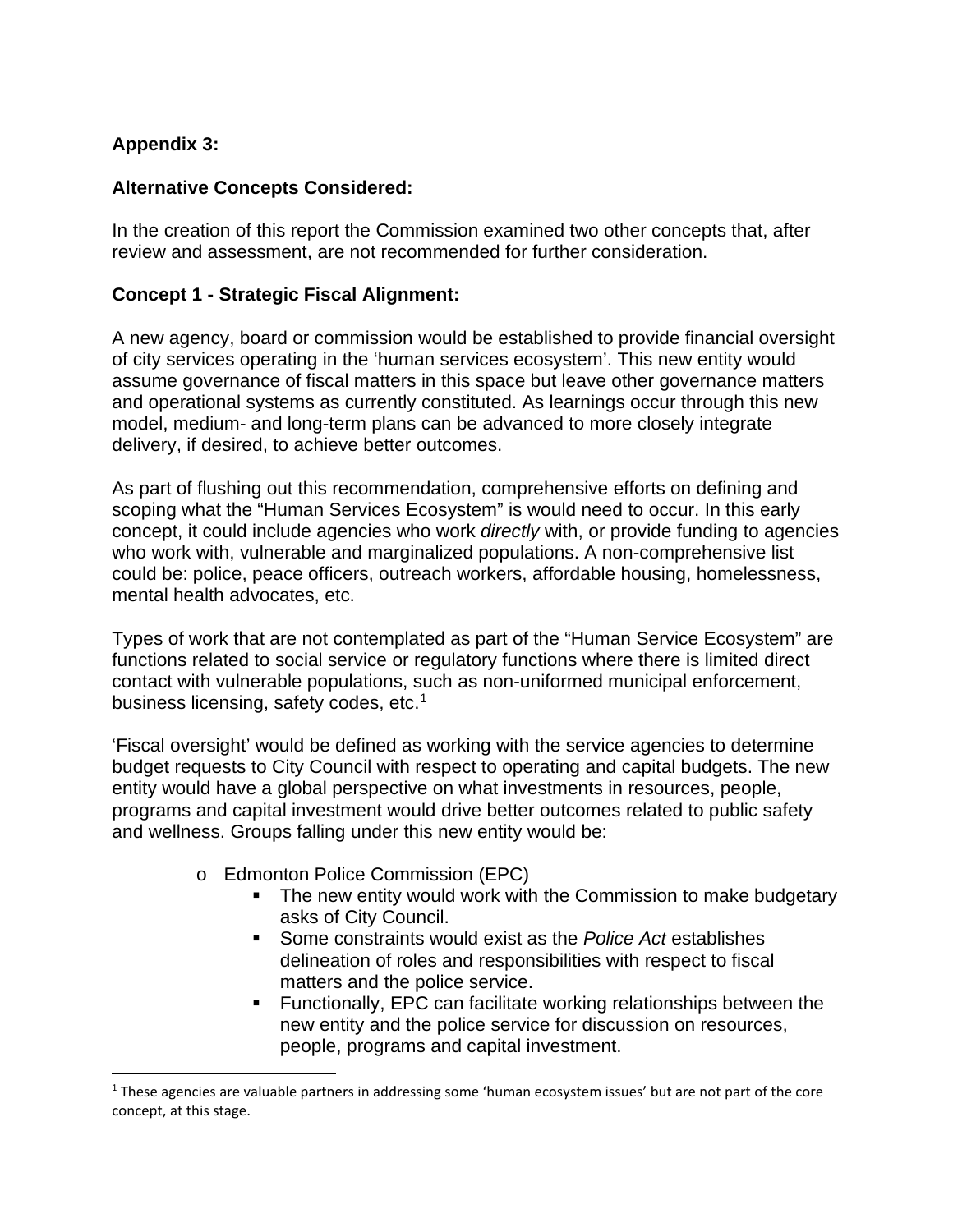- o Affordable Housing and Homelessness activities with stakeholders that promote awareness, support community initiatives, and create positive solutions to housing and homelessness issues.
- o Community Resources Grants and Funding to strengthen the not-forprofit and social services sector through operational, project, program and capital development needs and interests.
- o Family and Community Support Services (FCSS) a joint (20/80%) municipal/provincial partnership that funds preventative social service programs.
- Additionally, this new entity may wish to explore formal linkages with Alberta Health Services, Ministry of Community and Social Services, and Alberta Health for the purposes of coordinating funding to all parts of the Human Services Ecosystem.

### **Benefits**

- Once this body is established, understanding the overall budget implications and efficiency on use of the dollars will be more apparent.
- This model establishes clear fiscal accountability / ownership for operating and capital dollars even though multiple partners are at the table.
- Moves all fiscal authority for 'human services ecosystems' programing under authority of one entity, allowing for targeting of funding towards commons goals.
- Based on fiscal control, this body can set out common performance measures and outcomes for assessing how programs achieve results.
- Will increase communications and coordination among departments, external agencies, and other government service providers in the delivery of these services.
- Over the mid to long term will ensure overlap of services are identified and addressed. Will also identify gaps in services and opportunities to redirect resources accordingly.

### Considerations:

- Time element: setting this up will be a major task. May need to consider phased rollouts and pilots, bringing on subject areas one at a time while still ensuring the current model is meeting needs while this is body is established.
	- o If intent is to establish quickly, this could impact the success of this model if done in haste.
- This model requires a permanency that goes beyond political considerations. Risk exists in new governments holding differing views on the role of the new entity or in making adjustments to operations and scope.
- Significant organizational change for which there is little precedent in Canada
- Adds a layer of bureaucracy that sits between City Council and service delivery groups. City Council gives up some control.

# **Concept 2 - Strategic Incremental Change:**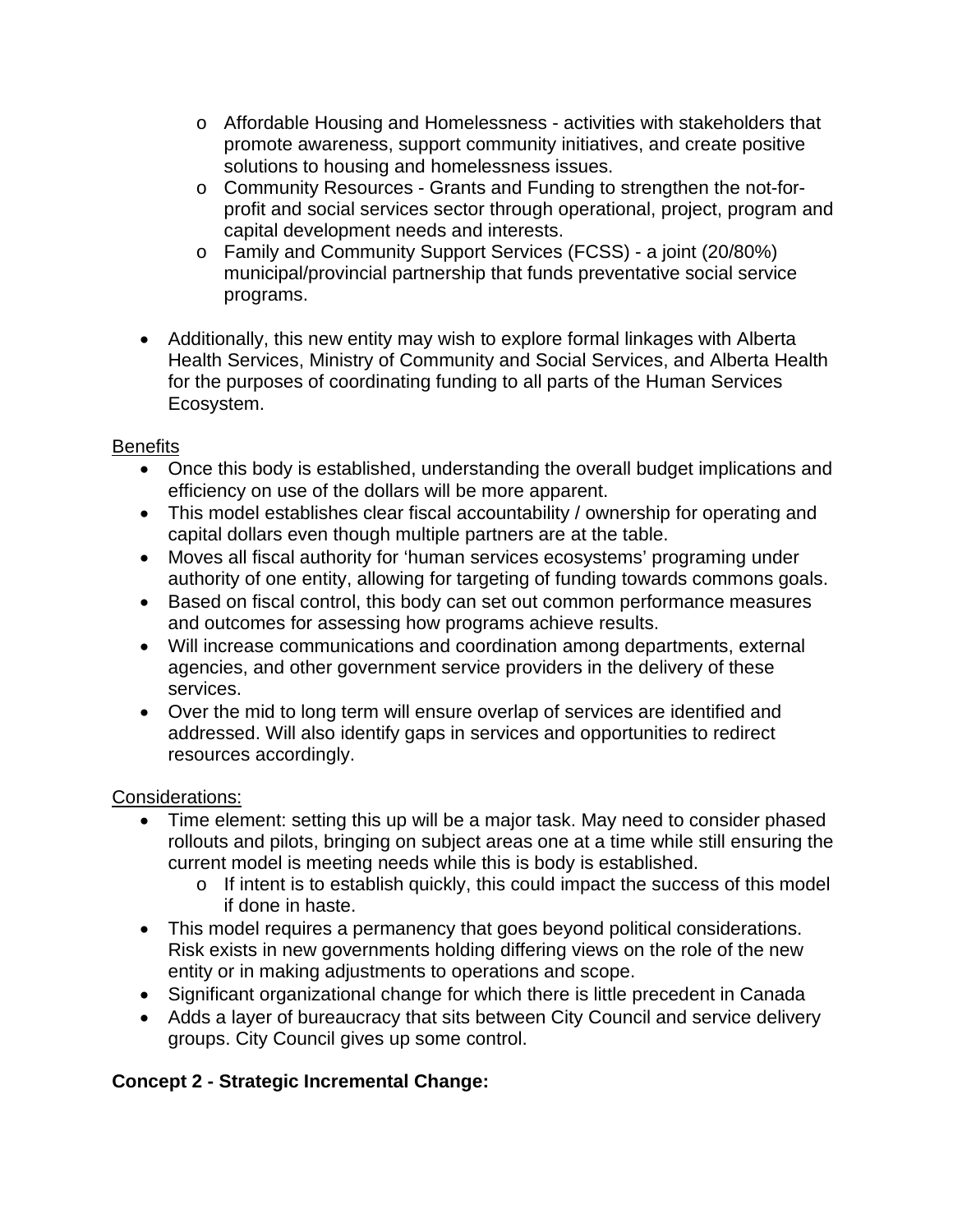The concept of blending enforcement and social services at a governance level to "achieve a balanced approach to community safety within Edmonton" may not lend itself easily to a proposal for a new structure or scope for the Edmonton Police Commission, or a new entity with new roles.

In the short timeframe provided, discussions were held with Administration and the police service on how a robust proposal could be made with respect to this motion that would serve to advance the goal. In all discussions, it became clear this is an exceedingly complex operating space in which partners agree on desired outcomes and goals, but diverge with respect to the ability of a new entity to achieve the goals in a cost-effective manner. There was considerable concern a quick move to a significantly new structure could result in substantive inefficiencies and risk progress on the stated goals.

Accordingly, the Commission also examined an option that would continue work in the space being undertaken by Administration, the police service, and partner agencies. This is not a 'do nothing approach'. Instead, it supports Administration and the police service in their ongoing efforts to build partnerships, create paths away from the justice system, and continue to explore programming that deemphasizes the need for police where other agencies may provide a better service.

In this proposal, Administration, the Edmonton Police Service, and partner groups will continue to:

- Develop dedicated resources to establish strategic and operational linkages with the City of Edmonton's 'social service' programming areas, the police, and the GOA (Alberta Health Services, Alberta Heath, and Ministry of Community and Social Services).
- The goal of these linkages would be: Maximize outcomes, increase efficiencies, reduce duplication of service, identify and fill gaps in service delivery, enhance partnerships, and provide for service delivery of the right type to the right person in the right situation; and for purposes of ensuring the right resources are attached to the right calls for service.

Examples of new programs developed to date:

- Enhancing transit safety and security governance committee
- Partnership within the EPS Strategic Social Development Branch and the Social Development Branch at CoE

Planned new programs under this model:

- Review of the DAHRT program, and implementation of accepted recommendations (Domestic Abuse High Risk Teams)
- Ongoing development of a Partnership Framework between EPS and the City of **Edmonton**
- Ongoing work to ensure collective outcomes for aligned programs between Citizen Services and Edmonton Police Service
- Enhanced information sharing (access to CCTV cameras)